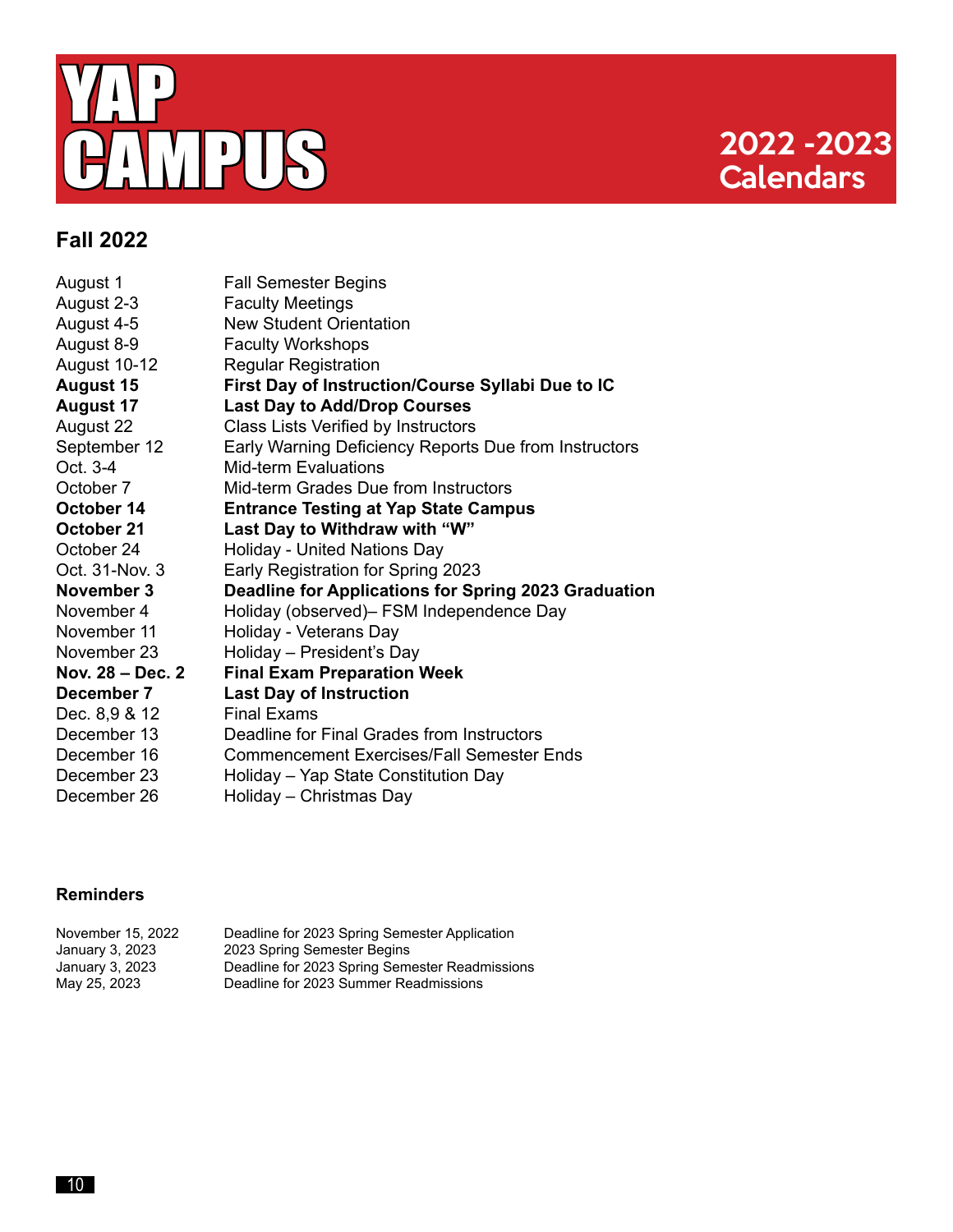

# **Calendars**

### **Spring 2023**

| January 3         | <b>Spring Semester Begins</b>                         |
|-------------------|-------------------------------------------------------|
| January 3         | <b>Faculty Workshops</b>                              |
| January 4-6       | Registration                                          |
| January 9         | First Day of Instruction/Course Syllabi Due to IC     |
| <b>January 11</b> | <b>Last Day to Add/Drop Courses</b>                   |
| January 16        | Class Lists Verified by Instructors                   |
| January 30-Feb. 4 | Entrance Testing at Yap High Schools                  |
| February 6        | Early Warning Deficiency Reports Due from Instructors |
| Feb. 27-28        | <b>Mid-term Evaluations</b>                           |
| March 1-2         | Holiday - Yap Day                                     |
| March 3           | Mid-Term Grades Due from Instructors                  |
| March 17          | Last Day to Withdraw With "W"                         |
| March 31          | Holiday - Cultural Day                                |
| April 3           | <b>COM-FSM Founding Day (Observed)</b>                |
| April 4           | Faculty Professional Development Day - no classes     |
| April 5-7         | <b>Easter Recess for students</b>                     |
| April 7           | Holiday - Good Friday                                 |
| April 10-14       | Early Registration for Summer 2023                    |
| April 10          | Deadline for Applications for Fall 2023 Graduation    |
| April 24-May 3    | <b>Final Exam Preparation Week</b>                    |
| May 5             | <b>Last Day of Instruction</b>                        |
| May 8,9, & 11     | <b>Final Exams</b>                                    |
| <b>May 10</b>     | Holiday - FSM Constitution Day                        |
| May 15            | Deadline for Final Grades from Instructors            |
| May 18            | <b>Commencement Exercises/Spring Semester Ends</b>    |